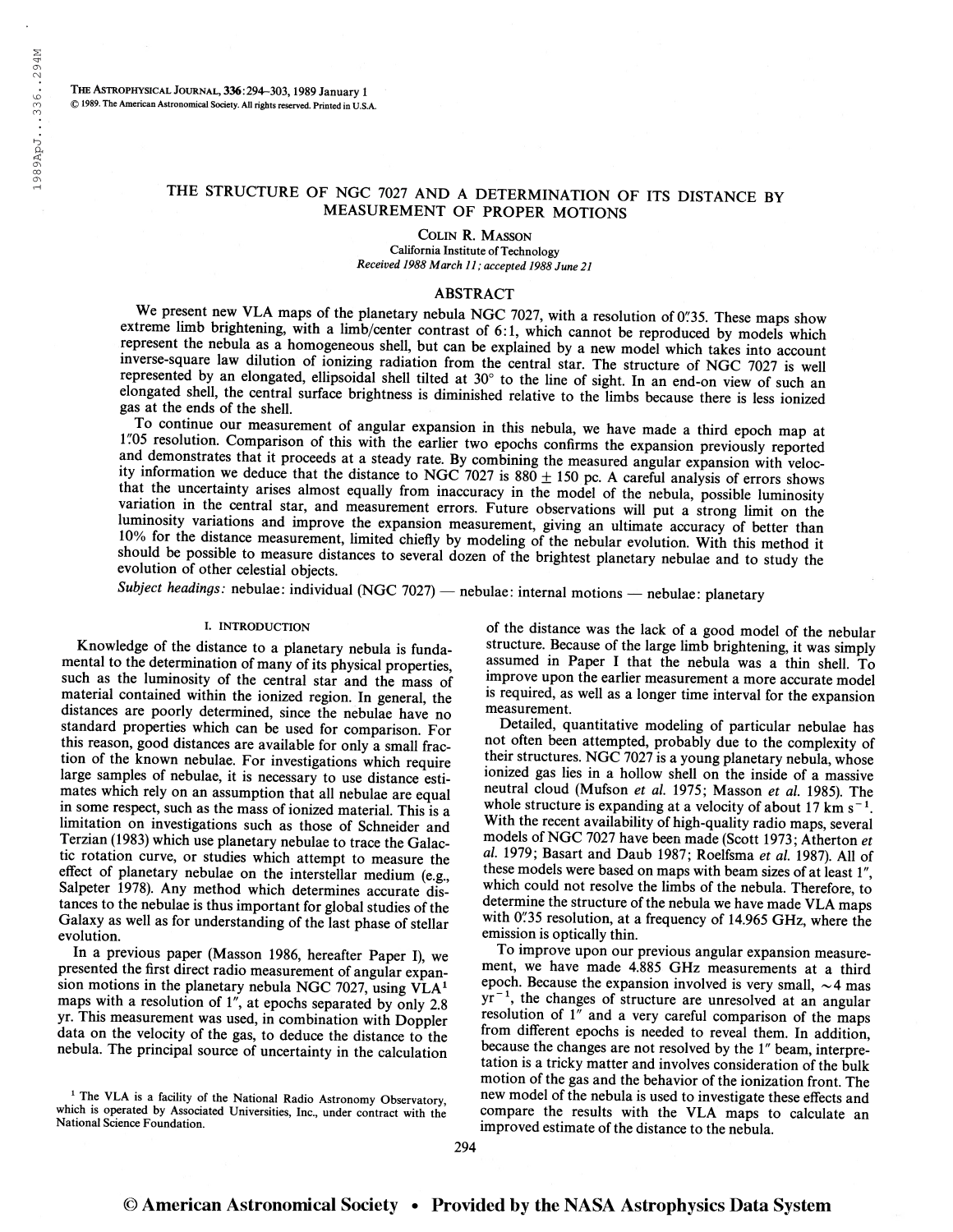#### II. OBSERVATIONS

The data presented in Paper I consisted of 4.885 GHz maps made with the VLA in B array, during 1982 August (Basart and Daub 1987) and 1985 May. Further 4.885 GHz observations presented here were made in 1986 September, also in B array. In 1985, additional observations were made at a frequency of 14.965 GHz, where the angular resolution of the B array is 0"35. Each observation was spread over a full 12 hr to obtain good uv coverage, but other objects and frequencies were interleaved so the total time on source ranged from 1.5 to 3 hr. The data quality was good, but self-calibration was necessary, as usual, to obtain the best dynamic range. Because of limited computer time, only one of the two IF bands was analyzed.

#### in. RESULTS

#### a) Nebular Expansion

To determine the change in the appearance of NGC 7027 due to expansion, the three epochs of 4.885 GHz data were treated according to the prescription of Paper I to obtain difference maps for the time intervals 1982-1985 and 1982-1986. A full discussion of the technique is given in Paper I, but we summarize it briefly here for completeness. Since the changes in size between any two epochs are very small, amounting to less than 1% of the radius, it is necessary to make a very careful comparison to reveal them. There are two principal sources of error, calibration errors and differences in synthesized beam shape between the two epochs. Both of these smear the two maps differently and would give rise to spurious apparent changes if the two maps were just crudely subtracted. The calibration errors at one epoch can be almost eliminated by the process of self-calibration (Schwab 1980). This is an iterative procedure in which the map itself is fitted to the observations to determine the calibration errors and so produce a new, more accurate map. The process converges because the 351 interferometer pairs of the VLA are subject to only 27 calibration scale factors, one per antenna. To ensure that any residual calibration errors are the same for both epochs, a cross-calibration step is then used, in which the penultimate map from the selfcalibration process is used as the model for calibrating the data from the other epoch. Any (small) beam smearing due to imperfect calibration should then become the same at the two epochs. The difference in beam shapes between the two epochs is taken care of by using the CLEAN deconvolution algorithm to generate a deconvolved model of the map from one epoch and then subtracting this model from the cross-calibrated visibility data from the other epoch. Differences in beam shape arise from different coverage in the uv plane, and this procedure is equivalent to an interpolation from the uv points measured at one epoch to the (nearby) points measured at the other, followed by subtraction. Finally, the subtracted visibility data are Fourier-transformed to produce a map of the difference in source appearance between the two epochs, convolved with the beam shape appropriate for the second epoch.

In both difference maps there was a noticeable asymmetry, largely along the major axis of the nebula. This effect is also present in the difference map presented in Paper I and is apparently due to a small misregistration of the two maps. The cause of this misregistration is not known, but it is probably due to a computational problem. In principle, the crosscalibration step should align the two data sets, but the perfection of this alignment may be marred by the differences in structure due to the expansion of the source. The asymmetry was removed by making small shifts in the relative positions of the maps before subtraction. The required position shifts were 8 mas for the 1982-1985 map and 20 mas for the 1982-1986 map.

Flux density measurements at the VLA do not have enough precision to determine the amplitude scales absolutely, so we chose the amplitude scaling to set the integrated flux density of the difference map to zero. Since the nebula is nearly optically thin at 4.885 GHz, this is approximately correct if the ionizing luminosity of the central star remains constant and, in any case, provides a well-determined scaling for comparison with models. After CLEANing, the difference maps were restored with a 1"05 diameter circular Gaussian beam.

Figure <sup>1</sup> shows the final two difference maps, along with the 1986 epoch map which has also been CLEANed and restored with a 1"05 beam. Because the nebula has the appearance of a ring, the difference due to an expansion should be a very thin negative ring at the outside of the nebula and a very thin positive ring at the inside edge. Before convolution with the beam, these rings have brightnesses comparable with the peak brightness on the single epoch map and widths much narrower than the beam. Convolution with the beam smears out the difference map, giving negative and positive rings with an apparent width  $\sim 1''$  and with amplitudes proportional to the unconvolved widths. The magnitude of the expansion is thus shown by the peak intensity on the difference map and not by the widths or locations of the rings. The difference maps in Figure <sup>1</sup> are plotted with contour intervals proportional to the time interval between the epochs (2.8 and 4.1 yr, respectively) so that a difference due to steady expansion should give the same number of contours in the two maps. It is immediately apparent from the close similarity of the two difference maps that the new epoch shows a steady continuation of the expansion. This confirms that the original result (Paper I) was due to a real change in the source and demonstrates that the change is continuing at a nearly constant rate.

Several different methods were considered for determining the magnitude of the expansion. Of these, the simplest and most robust was the method used in Paper I, in which the peaks of the difference map were compared with the gradients at the appropriate positions on the epoch 1986 map. As before, we have analyzed only the minor axis, since the ends of the major axis have a more complex structure. To determine the peaks of the difference maps and the gradients on the 1986 map, three cuts were made in p.a. 56° passing near the map center. The values from opposite sides of the map were averaged to avoid problems due to misregistration. Table <sup>1</sup> lists the values of slopes and peak differences, while Figure 2 shows a plot of peak difference against time. For both the positive and negative peaks, we calculated a weighted average ratio of peak difference divided by time. These average ratios are shown by the lines plotted in Figure 2. This figure shows that there is a nearly linear relation between peak differences and time. The small deviation from linearity apparent in the plots in Figure 2 is also visible in the maps in Figure 1. With only two measurements, it is hard to tell whether this deviation is real or whether it is due to some artifact of the data reduction. We base our measurement on the outer peak of the difference map since it is better defined than the inner one and less sensitive to scaling errors in the subtraction. A simple calculation based on the values in Table <sup>1</sup> indicates that the apparent motion of the values in Table 1 indicates that the apparent motion of the ionized gas is  $4.37 \pm 0.35$  mas  $yr^{-1}$ . The quoted error is a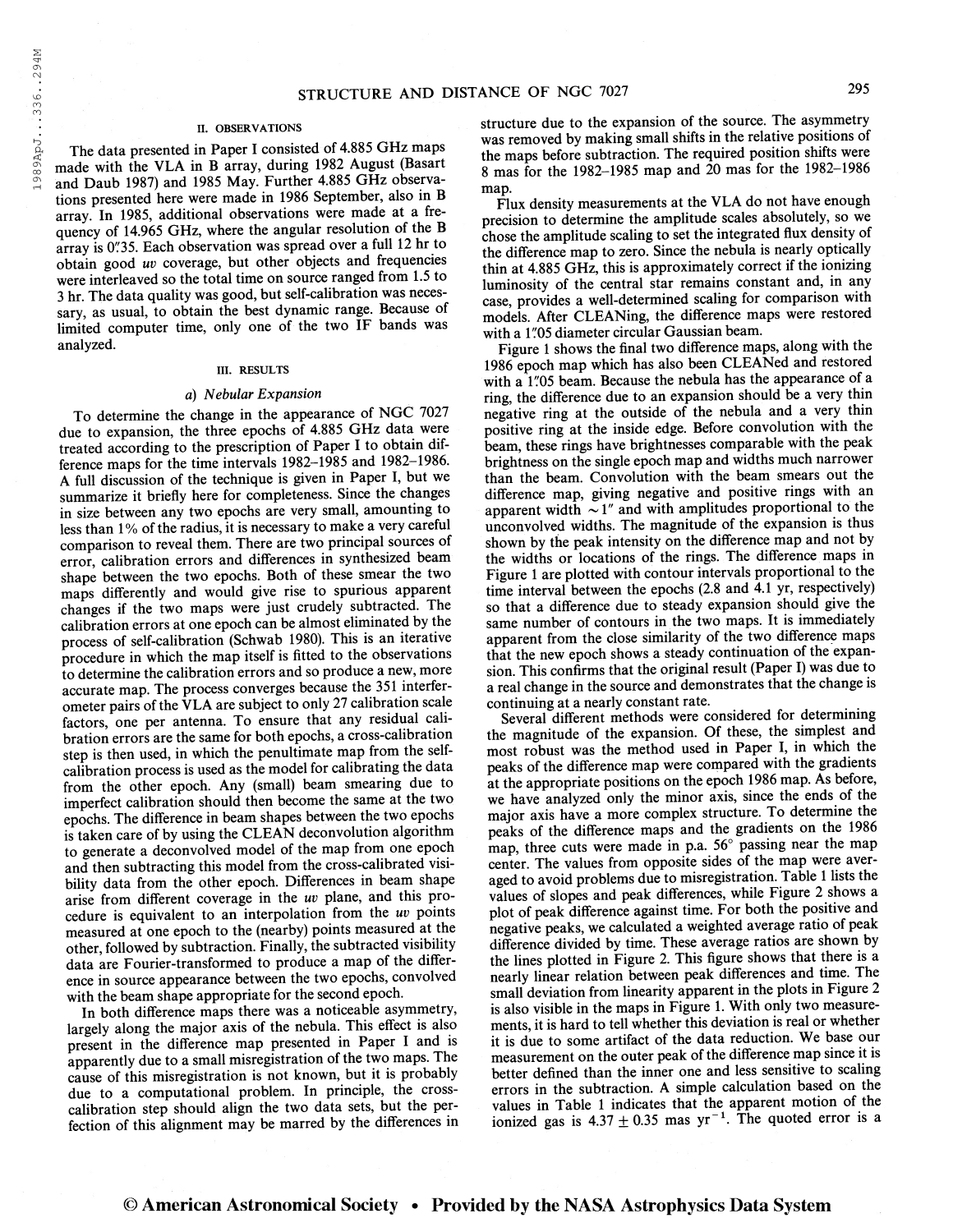

FIG. 1.—Difference maps showing the change of NGC 7027 over intervals of (top) 2.8 and (middle) 4.1 yr. The contour levels are 0.5, 1.0, 1.5, 2.0, 2.5, and 3.0 mJy per beam in the first case, and a factor of (4.1/2.8) greater in the second. The similarity of the two maps indicates therefore that the source is changing at a steady rate.<br>The restoring beam was Gaussian with a FWHM of 1 peak intensity of 170 mJy beam<sup>-1</sup>. The shaded ellipses show the FWHM beam areas.

296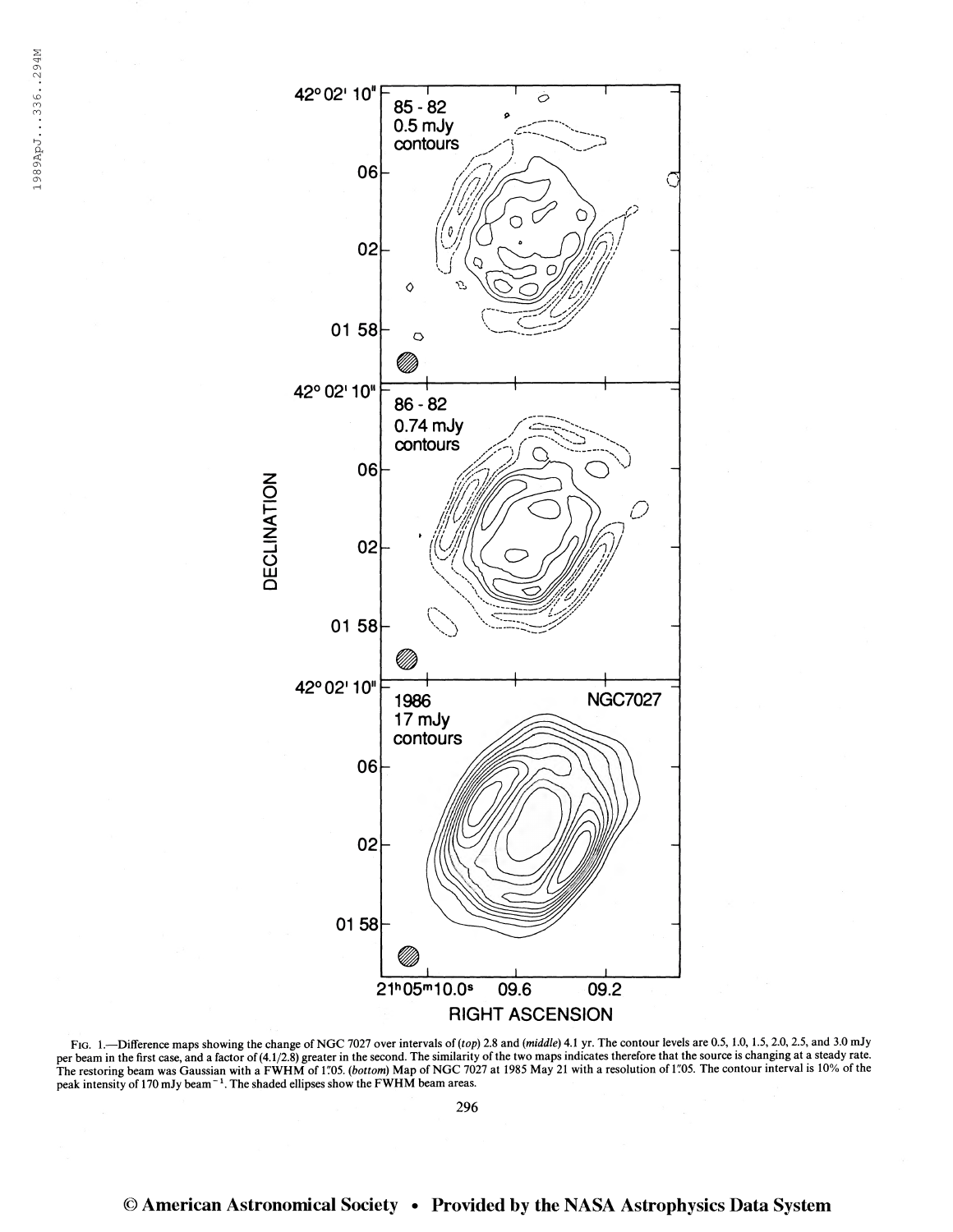| ۰. |  |
|----|--|
|    |  |

|                        |                                      |                                       | STRUCTURE AND DISTANCE OF NGC 7027        |                                               | 297 |
|------------------------|--------------------------------------|---------------------------------------|-------------------------------------------|-----------------------------------------------|-----|
|                        |                                      | TABLE 1                               |                                           |                                               |     |
|                        |                                      | VALUES OF SLOPES AND PEAK DIFFERENCES |                                           |                                               |     |
| Epoch                  | Outer Peak<br>(mJy)                  | <b>Inner Peak</b><br>(mJy)            | <b>Outer Gradient</b><br>$(mJy arcsec-1)$ | <b>Inner Gradient</b><br>$(mJy \arcsec^{-1})$ |     |
| $85 - 82$<br>$86 - 82$ | $-1.67 \pm 0.12$<br>$-2.80 \pm 0.17$ | $1.31 \pm 0.11$<br>$2.49 \pm 0.13$    | $\cdots$<br>$\cdots$                      | .<br>$\cdots$                                 |     |

TABLE <sup>1</sup> Values of Slopes and Peak Differences

formal one, based on the scatter among the measurements of the peak differences and the map gradients. A correction is required to obtain the physical motion of the gas. This is calculated below from a model of the nebula.

#### b) 2 Centimeter Maps

With a beamwidth of 1"05 at 4.885 GHz, the nebular structure is barely resolved so measurements were made at 14.965 GHz to obtain higher resolution. The data from 1985 May were used, and the resulting map is shown in Figure 3. After two cycles of self-calibration, the resulting map was CLEANed with the MX program and restored with an elliptical Gaussian beam of  $0''35 \times 0''34$  diameter. At a frequency of 14.965 GHz, the nebula is entirely optically thin and the structure is wellresolved. The nebula is strongly limb brightened in all directions indicating that it has the form of a closed hollow shell. An asymmetric, open toroidal structure could produce the same appearance, but only if it was fortuitously arranged so that its axis was well-aligned with the line of sight. The nebula is significantly asymmetrical at this high resolution, with the two sides of the minor axis differing in peak intensity by 1.3:1. For the sake of modeling, we adopt an average value of 28 mJy per beam for the minor axis peak and 4.3 mJy per beam for the center, giving a large contrast of 6.4. The lack of short spacing information may have depressed the center relative to the limbs, but this effect is unlikely to reduce the contrast ratio much below 6.0. The limbs are well-resolved, with widths at half-power of 1"3 and 2"0 for the SW and NE sides, respectively.

To a first approximation the nebula has an elliptical shape, although there are significant deviations, particularly in the lowest contours. Figure 4 shows the 4.885 GHz map from Figure 2, but plotted with logarithmic contours to emphasize the low-level features. The outer boundary is more like a parallelogram, with narrow extensions to the northwest and southeast. These extensions, which are symmetrical about the



Fig. 2.—Graph ofthe peak differences against time. The filled circles and solid line refer to the outer peak, while the open circles and dashed line refer to the inner peak.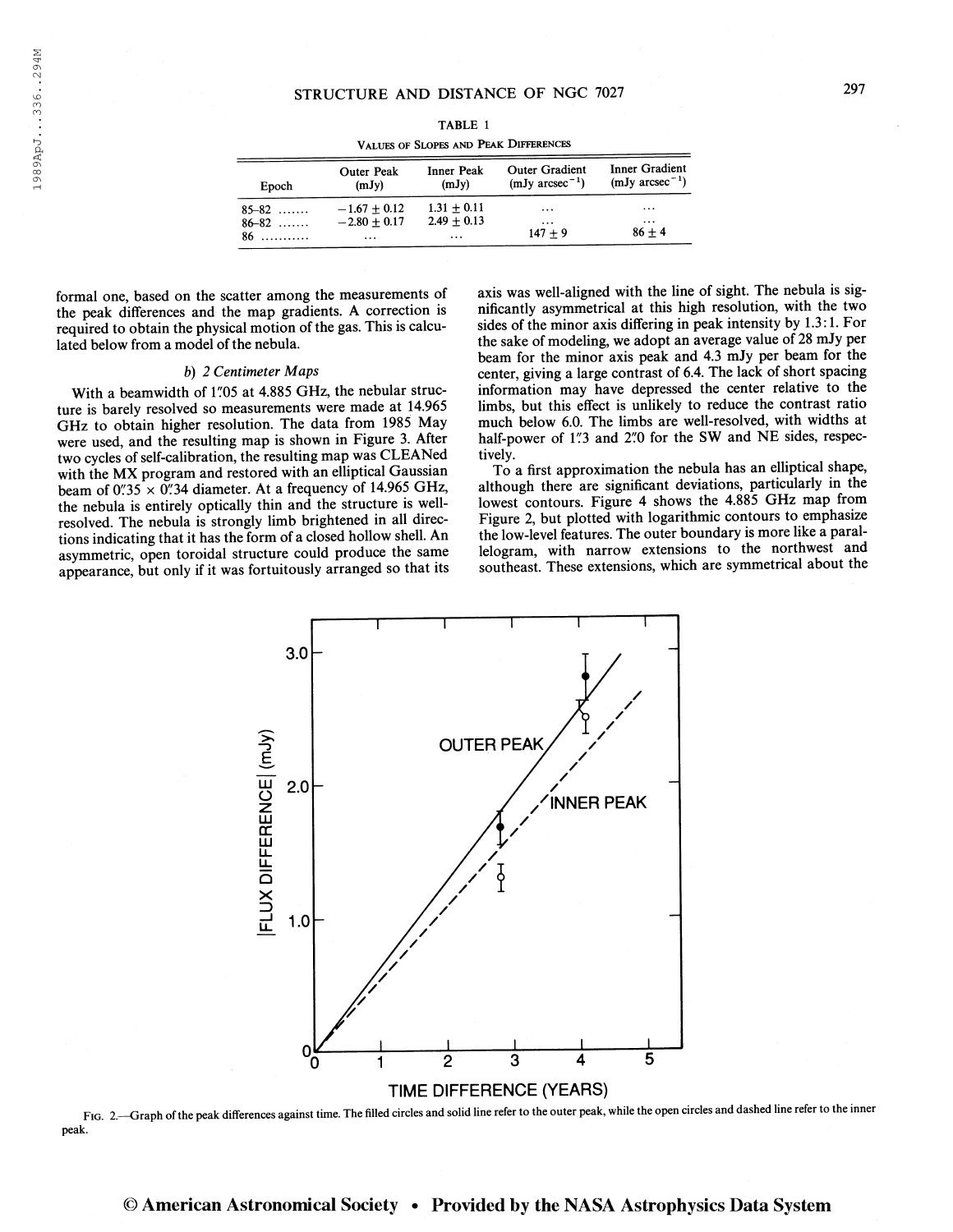s ^r<sup>1</sup>



32.7 mJy beam<sup>-1</sup>. The shaded ellipse shows the FWHM beam area. FIG. 3.—High-resolution map of NGC 7027 at 14.965 GHz. The restoring beam was 0'.'35 x 0''.34 FWHM. The contour interval is 10% of the peak intensity of 32.7 mJy beam <sup>- 1</sup>. The shaded ellipse shows the FWHM beam area

**RIGHT ASCENSION** 

21h 05m10.0° 09.8 09.6 09.4

center of the nebula resemble the ansae seen in some other nebula (e.g., Phillips, Reay, and Worswick 1980). In the case of a nebula like NGC 7027, which is completely surrounded by neutral gas, such extensions must indicate regions of low density in the neutral gas, which allow the ionization front to expand farther.

0158

Ø

 $\overline{\mathsf{O}}$ 

O LU Q

## IV. THE STRUCTURE OF THE NEBULA

Four previous investigations have sought to determine the detailed three-dimensional structure of NGC 7027. Basart and Daub (1987) compared maps at different radio frequencies to calculate the distribution of temperature and optical depth across the face of the nebula. Scott (1973) showed that a lowresolution radio map was well represented by a uniform cylinder with 1.'2 thick walls, whose major axis was inclined at  $30^{\circ}$ to the line of sight. Atherton et al. (1979) presented a model with a more realistic closed ellipsoidal shell structure, with a minor axis thickness of 0"6, inclined at 34° to the line of sight. In their model, large temperature and density variations were invoked, with the largest densities and temperatures being found on the inner edge of the minor axis. The details of this model appear to be contradicted by our new 14.965 GHz map, which shows that the strongest emission occurs at the outer, edge of the minor axis, and that the limbs have a thickness of 1"6 FWHM. More recently Roelfsma et al. (1988) found that their velocity data were well-fitted by simple velocity fields in a prolate spheroidal shell of ionized gas, with a thickness of 0.6, and an inclination of  $40^{\circ}$  to the line of sight.

There are many possible free parameters in a general model of the nebular structure. We have sought to minimize these by

assuming constant temperature and density since there is little direct evidence for large variations of these quantities in the bulk of the gas. We have also added one important physical constraint, ignored in previous modeling, which is that the optically thin radio flux in any part of the nebula is proportional to the local flux of ionizing radiation (Masson 1989a). Therefore regions of the nebula which are close to the star must produce more radio flux than those which are farther away. This simple relation provides a powerful constraint on nebular models, as well as explaining the paradoxically large limb/center contrast in our 14.965 GHz map. It is easy to show that a homogeneous spherical or elliptical shell of radius  $r$  and that a nomogeneous spherical or elliptical shell of radius r and<br>thickness t will have a limb/center contrast of  $(2r/t - 1)^{1/2}$ . In the case of NGC 7027, the contrast ratio of 6.4 would require a thickness of 0".2, in gross conflict with our measured limb width of 1"6. The solution to this dilemma is found in the fact that a homogeneous nebula could not be maintained in ionization by a single central source. Because of the dependence of ionization on local radiation, there is less emission from the ends of an elongated shell since they are farther from the ionizing star. When such an elongated structure is viewed nearly end-on, the line of sight passing through the center of the nebula pierces the shell near the ends, where there is much less emission than in a uniform shell. Thus the limb/center contrast is increased without requiring a thin shell.

09.2 09.0

The model for NGC 7027 consists of ionized gas at a uniform temperature of 14,500 K (Roelfsma et al. 1988), distributed in a region bounded by two prolate ellipsoids of revolution. The difference between the major radii is equal to the difference between the minor radii so that the shell has a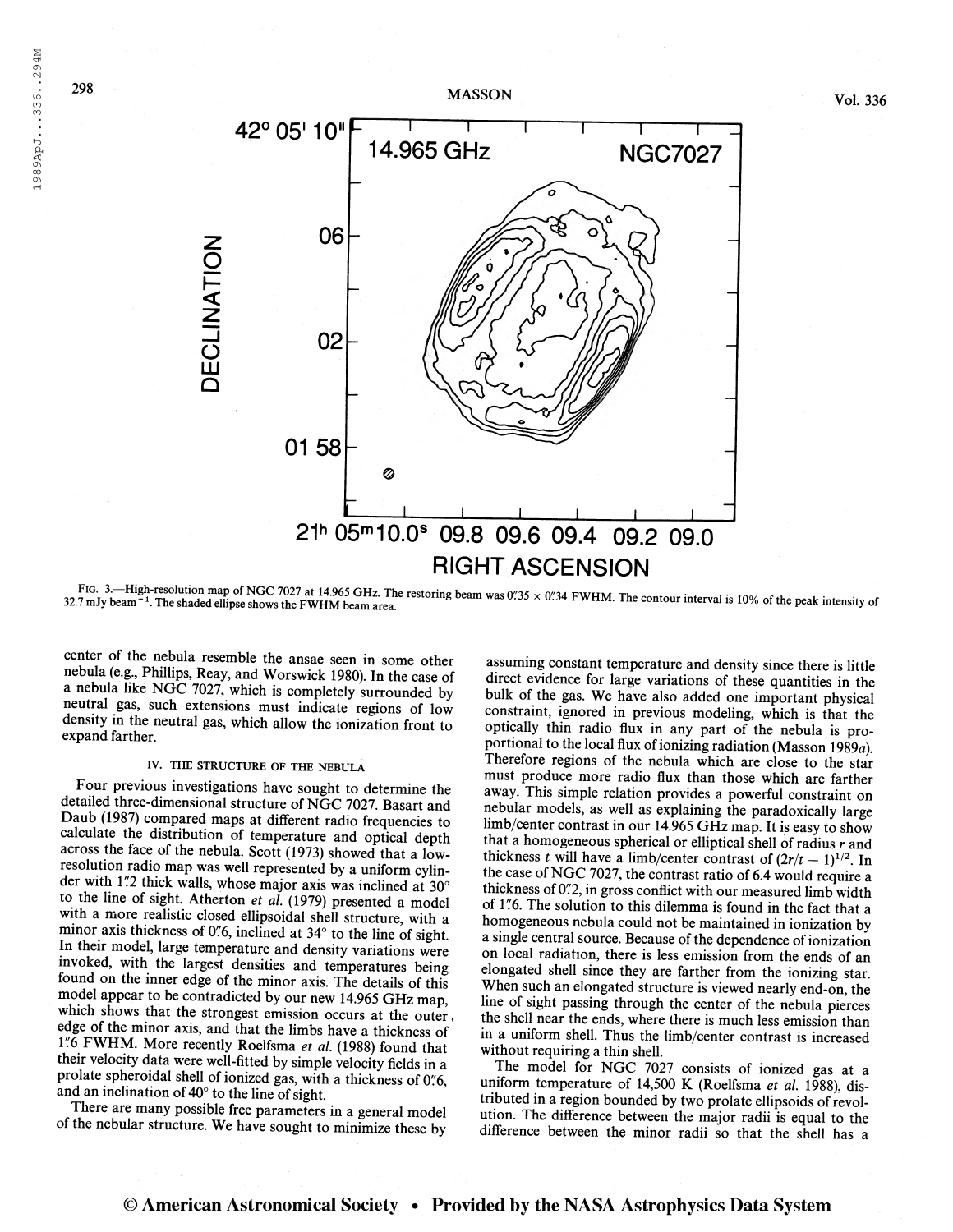1989ApJ...336..294M



FIG. 4. Map of NGC 7027 at 4.885 GHz with logarithmic contours to emphasize low-level features. Note the "jets" protruding from the NW and SE corners of the nebula. The restoring beam was 1'05 FWHM, and the contour levels are  $-0.2, 0.2, 0.4, 0.8, 1.6, 3.2, 6.4, 12.8, 25.6, 51.2,$  and 102.4 mJy beam<sup>-1</sup>. The shaded ellipse shows the FWHM beam area.

roughly constant thickness everywhere. To enforce consistency with the ionizing flux constraint, the density of the gas varies inversely with distance to the central star. The emission therefore varies as the inverse square of the distance to the central star. In practice, the model was constructed of a number of nested shells with equal densities along the nebular equator. Within each shell, the density varied inversely with distance to the central star. While this is not a perfectly consistent physical model, it is sufficiently accurate to capture the main physical effects and produce a reasonably realistic nebula (Masson 1989a). As constraints for our model we have used total flux densities at 1.465, 4.885, and 14.965 GHz, the dimensions of the optically thick 1.465 GHz map presented by Basart and Daub (1987), the limb thickness measured at 14.965 GHz, and the intensities of the limb and center of the 14.965 GHz map presented here. These data are gathered in Table 2. The flux densities are taken from the compilation of Baars et al. (1977) since these are the most consistent set. Standard VLA data, for example, are calibrated against other sources listed by Baars et al. and therefore have no greater claim to accuracy.

The calculations were run for models with inclination angles (measured between the major axis of the nebula and the line of sight) of 30°, 35°, and 40°, in the range indicated by previous modeling. The results are tabulated in Table 2 for comparison with the measurements. At any given inclination angle in this range, it was possible to find a fairly good fit to the total flux densities and overall dimensions although the model parameters were very tightly constrained by the observations. Models with inclinations of 35° and 40°, however, cannot simultaneously match the large observed limb width and the observed degree of limb brightening. The observed limb width requires that the nebula have a rather thick shell,  $\sim$  1"3, which can be consistent with the observations only when viewed at an inclination angle of  $30^{\circ} \pm 5^{\circ}$ . The best-fitting model is the one at 30° inclination which has fairly thick walls. This is, in fact, quite similar to the original cylindrical model presented by Scott (1973). A model at 25° inclination provided a somewhat worse fit to the data in Table 2 and gave a poorer representation of the appearance at 14.965 GHz. We have not attempted to reproduce the model of Atherton et al. (1979) but we believe that their thin shell (0"6) would conflict with the appearance of the high-resolution 14.965 GHz map in having limbs which are much too narrow. It is interesting to note that the particular variations of density and temperature adopted by Atherton et al have the effect of reducing emission from the ends of the shell in much the same way that results automatically from the ionizing flux constraint.

As can be seen by comparing the model maps in Figure 5 with those above and with the 1.465 GHz map of Basart and Daub (1987), there are still some deficiencies. The minor axis of the nebula is well modeled but the major axis is inaccurate in two respects. First, the NS brightness asymmetry in the 1.465 GHz map of Basart and Daub obviously cannot be reproduced with any centro-symmetric model with uniform temperature.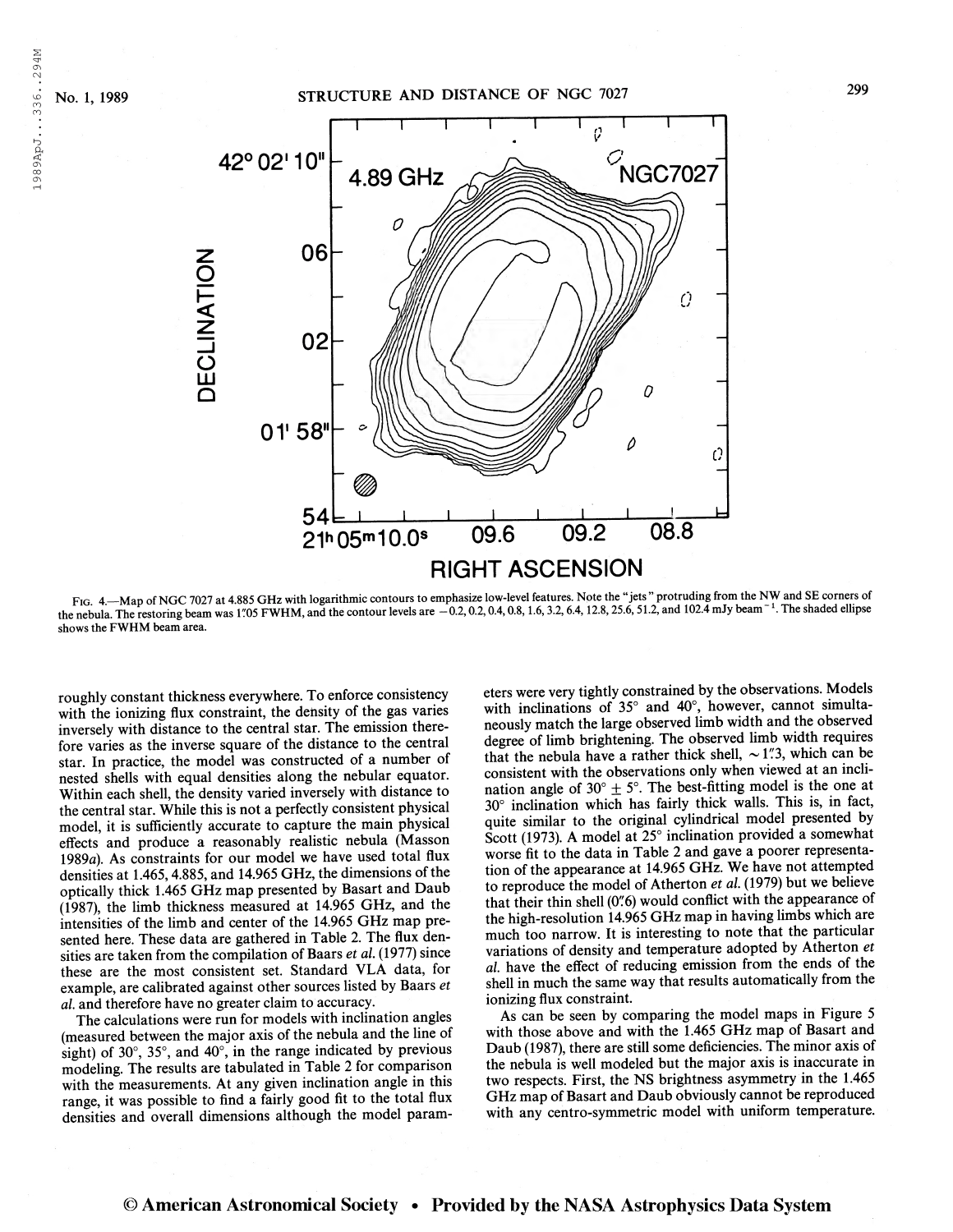| Parameter                                   | Measured                   | Model 1 | Model 2 | Model 3 |
|---------------------------------------------|----------------------------|---------|---------|---------|
|                                             | $\cdots$                   | 40      | 35.     | 30      |
|                                             | $\cdots$                   | 3.1     | 2.8     | 2.5     |
|                                             | $\cdots$                   | 3.8     | 3.8     | 3.8     |
|                                             | .                          | 2.25    | 2.76    | 3.43    |
|                                             | .                          | 2.0     | 2.3     | 2.6     |
| Flux density:                               |                            |         |         |         |
|                                             | $1.48 + 0.03^*$            | 1.48    | 1.52    | 1.52    |
|                                             | $5.66 + 0.11$ <sup>a</sup> | 5.2     | 5.3     | 5.5     |
|                                             | $6.1 + 0.125$ <sup>*</sup> | 5.7     | 5.8     | 6.1     |
|                                             | $7.4 + 0.2b$               | 7.6     | 7.5     | 7.6     |
|                                             | $11.4 + 0.2b$              | 11.2    | 11.6    | 11.4    |
| Minor axis limb width (14.965 GHz) (arcsec) | $1.6 + 0.3$                | 1.0     | 1.2     | 1.5     |
|                                             | $207 + 30$                 | 283     | 268     | 256     |
|                                             | $1335 + 200$               | 1370    | 1303    | 1264    |
| Correction factor                           | $\ddotsc$                  | 0.96    | 0.91    | 0.87    |

<sup>a</sup> Baars *et al.* 1977.<br><sup>b</sup> Basart and Daub 1987.



FIG. 5.—Model maps of NGC 7027. See text for details. (upper left) 1.465 GHz, with a resolution of 1"5. (upper right) 4.885 GHz, with a resolution of 1"05. (lower left) 14.965 GHz, with a resolution of 1"05. (lower left) 1

300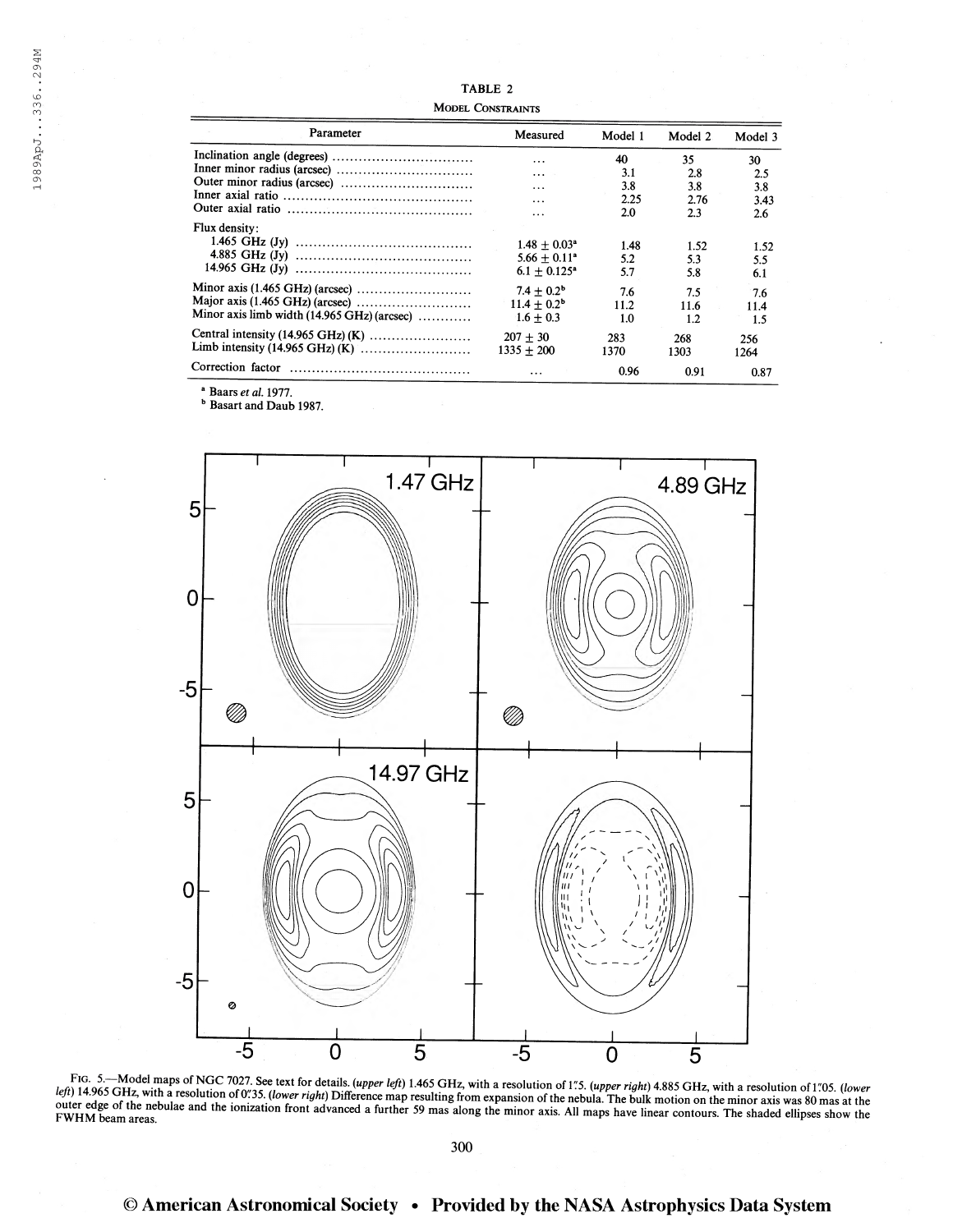This asymmetry probably indicates that the ends of the nebula are hotter than the center, since the northern end is pointing toward us (Masson et al. 1985; Basart and Daub 1987). Second, the major axis is not sufficiently limb-brightened at 14.965 GHz. This is probably due to our choice of gas density as the variable which produces the reduction of emission away from the central star. Reduction of shell thickness on the major axis of the nebula can also give an appropriate flux variation, but with stronger limb brightening. The increase of temperature toward the ends of the nebula will also have a small effect in the direction of reducing emission. Probably there is a modest reduction in density towards the poles of the nebula, accompanied by a substantial decrease in the thickness of the walls. Substantial further physical modeling would be required to investigate this.

#### V. MODELING THE EXPANSION

Armed with a reasonably accurate model of the nebular structure, we now proceed to investigate its evolution. The largest effect is due to the expansion motion of the gas, which increases the size of the nebula. In addition, as the gas density drops, the ionization front will move ahead into the neutral gas, producing a greater change than that due to bulk motion alone. We assume that the density of the nebular gas falls as alone. We assume that the density of the nebular gas lails as  $f^{-3}$  during the expansion, where f is the expansion factor. The volume emissivity therefore falls as  $f^{-6}$ , but the total radio emission is unchanged since the decrease is compensated by emission from the freshly ionized gas at the outside of the shell. The position of the ionization front depends also on the ionizing luminosity of the central star. If this luminosity increases or decreases, the nebula will expand or contract independently of the bulk motion. Such luminosity changes are, however, reflected in the optically-thin radio flux. We have combined the 1967 measurement by Pauliny-Toth and Kellerman (1969) with recent special VLA observations (R. Perley, private communication) to estimate the flux variation. These data are plotted in Figure 6. The observations were corrected to a common frequency using a spectral index of 0.4, estimated from the spectrum presented by Harris and Scott (1976), and adjusted to the scale of Baars et al. (1977). The best fitting line plotted in Figure 6 has a slope of  $-4.6 \pm 4.6$  mJy yr<sup>-1</sup>. Another complication is the pressure of the gas inside the hollow nebula. If the pressure inside the shell changes, the density of the ionized gas will also change, as the gas expands into the central cavity or is further compressed. However, this would be compensated by an opposite motion of the ionization front and should therefore have only a small net effect on the mean size of the nebula. Measurement at higher resolution should be able to resolve the differential expansion between the inner and outer boundaries of the nebular shell. The form of the difference maps suggests that the axial ratio of the nebula remains approximately constant, with the gas moving outwards at a uniform velocity along the minor axis, and at a larger velocity in the polar direction, as found by Roelfsma et al. (1988). In the model calculations, we therefore assume a self-similar expansion and increase all dimensions by a factor  $f$ . To account for the excess motion of the ionization front, the outer boundary of the nebula is then adjusted to maintain a constant high-frequency radio flux. After expanding the nebular model, a difference map (Fig. 5 [lower right]) was computed for comparison with the maps in Figure 1.

The expansion motions were calculated from the model maps in the same way as was done for the observations. The calculated motion was greater than the bulk motion of the gas but significantly less than the motion of the ionization front. In Table 2, we have tabulated for each model a correction factor, which is the ratio of the bulk motion at the outer edge of the ionized region to the motion calculated from the model difference maps. For the best-fitting model, the correction factor is 0.87. Applying this to the measurements presented in § III, we deduce that the bulk motion of gas along the minor axis of NGC 7027 is 3.8  $\pm$  0.3 mas yr<sup>-1</sup>, where the quoted uncertainty



FIG. 6.—Flux density history of NGC 7027. The sources of the data are given in the text. All data have been corrected to the flux density scale of Baars et al. (1977) and adjusted to a frequency of 4.885 GHz based on the s

301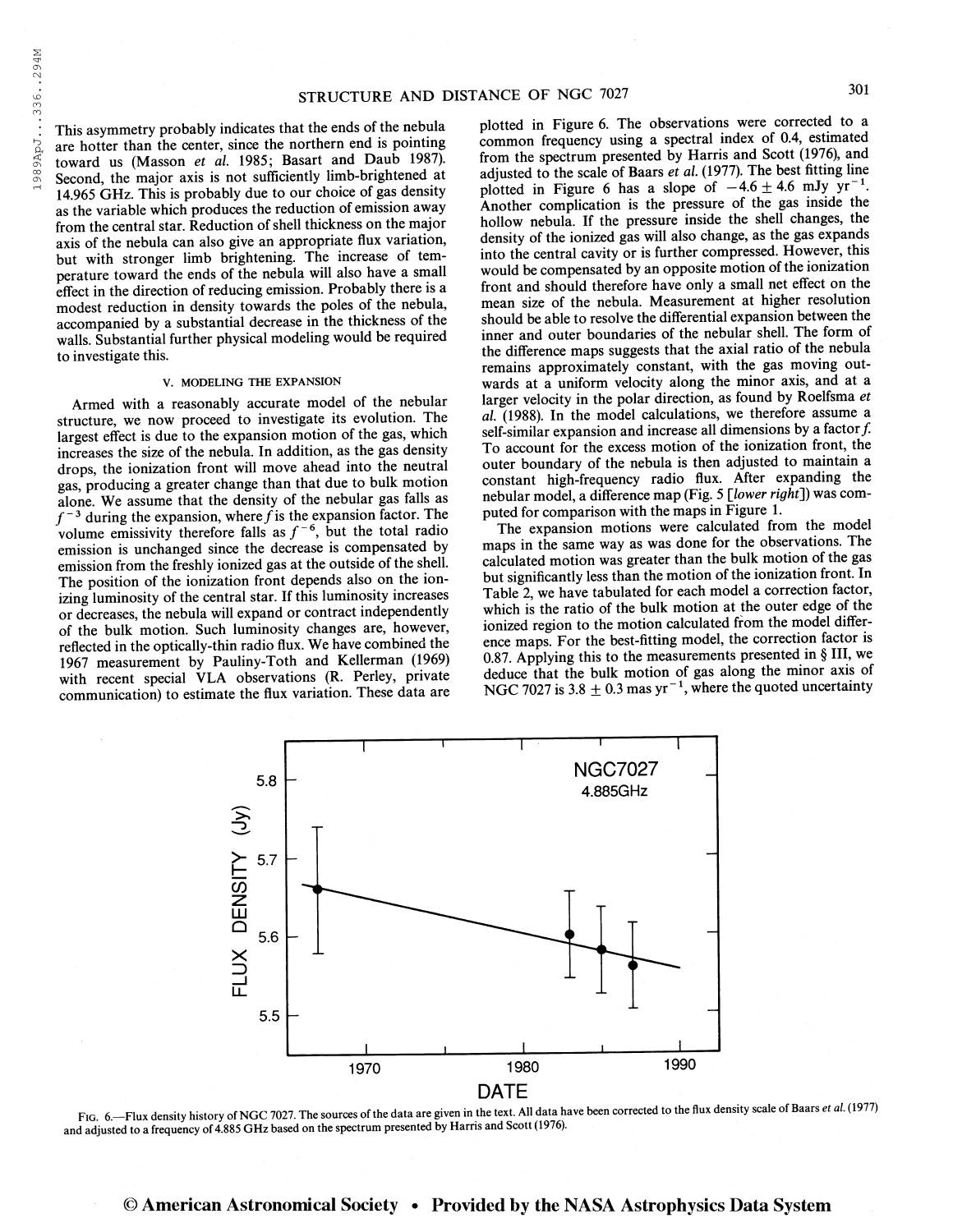198 9ApJ. . .336 . .294M

1989ApJ...336..294M

includes only the measurement error. The range of correction factors in Table 2 suggests that the modeling contributes a further 5% uncertainty.

A correction must be made for the decrease in ionizing luminosity indicated by the small flux decrease at 5 GHz. Simulation of this effect based on the 30° model shows that the motion must be increased by  $(0.47 + 0.47) \times 0.87$  mas yr<sup>-1</sup>. The best estimate of the physical gas motion is then  $4.2 \pm 0.6$ mas  $yr^{-1}$ , where the quoted error includes modeling and measurement uncertainties.

The velocity field of the ionized gas in the nebula is not well-determined, although it is known that the radial velocity varies along the major axis in a way consistent with the assumed expansion (Atherton et al. 1979; Roelfsma et al. 1988). In the self-similar model presented here, it is implicitly assumed that the nebular material is moving faster along the major axis, as suggested by the shape and the observations. For comparison with the angular expansion measurement we need only the velocity on the minor axis. Masson et al.  $(1985)$ have discussed the velocity field in the neutral gas and have shown that the velocity is isotropic with a value of 16.5 km s<sup>-1</sup>. This is therefore a lower limit to the velocity of the ionized gas. A more direct estimate of the velocity of the ionized gas can be found by studying emission lines from the ionized gas itself, at the center of the nebular image. The recombination line observations of Roelfsma et al. (1988) do not have enough sensitivity to detect emission except in the limbs of the nebula, but the O [m] observations of Atherton et al (1979) do have sufficient sensitivity. Figure 6b of the latter paper clearly shows doublepeaked profiles resulting from the detection of gas at the front and back of the shell. In this case, the expansion velocity should be half the separation of the peaks, or  $17.5 \pm 1.5$  km  $s^{-1}$ . Since the differentially expanding nebula is inclined to the line of sight, this value is likely to overestimate the equatorial expansion velocity, but the lower limit, given by the neutral gas velocity, is within the assumed uncertainty. We therefore adopt vectory, is whill the assumed uncertainty. We therefore adopt<br>a value of  $17.5 \pm 1.5$  km s<sup> $-1$ </sup> for the minor axis velocity. This is a lower velocity than we adopted in Paper I, where the value was based on the maximum velocity of the ionized gas. Although larger velocities are present in the emission from the nebula, it is clear from the data of Atherton et al (1979) that they are due to systematic velocity shifts along the major axis.

Combining this velocity with the bulk motion of 4.2 mas  $yr^{-1}$ , we calculate that the distance to the nebula is 880  $\pm$  150 pc. Despite the considerably improved model used here, the error is no better than the estimate given in Paper I. Paradoxically, this is due to the improved model itself, in which the thick ionized shell raises the importance of effects such as variations in the central star's luminosity. We estimate that uncertainties in the modeling amount to 10%, including velocity assumptions. Errors in the measurements contribute another 8%. The largest source of error is due to the changing flux density, which contributes another 11%, for a combined total of 17%. The new estimate of the distance, 880  $\pm$  150 pc, agrees well with the provisional value of 940  $\pm$  150 pc given in Paper I, and is consistent with the previous work summarized by Pottasch et al. (1982). Although the recognition that the walls of the nebula are quite thick had the effect of increasing the calculated distance, this was compensated by the downward revision of the velocity and by the correction due to flux changes.

In the future it is likely that the error can be reduced to 10% if careful flux monitoring, which is already in progress at the

VLA (R. Perley, private communication), is combined with measurements of the source structure over longer time intervals. At that point the limiting error will be set by modeling. However, further observations, particularly at high resolution, will also improve the models. It should be possible to measure independently the expansion of the inner and outer edges of the nebula. This would be a particularly interesting measurement for nebular models, since it would give valuable insight into the behavior of the high-temperature gas believed to provide the internal pressure (e.g., Kahn and West 1985). Better signal-to-noise ratio will also permit measurements along the major axis, again giving important information on the evolution of the source. Finally, the flux density measurements will trace the evolution of the central star as it cools to a white dwarf.

#### VI. DISCUSSION

The modeling of NGC 7027 and the determination of its distance permit an assessment of the age of the nebula and the evolutionary status of the central star. If, as argued above, the material on the minor axis has maintained a nearly constant velocity  $v$ , since it left the vicinity of the central star, the age of the nebula is simply  $r/v$ , where r is the inner minor radius, giving a value of  $\sim$  600 yr. Since the flux from the central star cannot be measured directly, the total luminosity of the nebula is uncertain. However, a good lower limit is given by the observed infrared luminosity, which can be calculated from the data of Moseley (1980) as 2.1  $\times$  10<sup>30</sup> W, or 5.5  $\times$  10<sup>3</sup> L<sub>o</sub>. Pottasch (1984) estimates that the total luminosity is a factor of 3.5 times greater, or  $2 \times 10^4$   $L_{\odot}$ . These values place the central star of NGC 7027 on the horizontal part of the evolutionary track (cf. Pottasch 1984), near the point at which it should begin a rapid decline in luminosity and temperature. The present constancy of the flux density indicates that the decline has not started, but, within the next 1000 yr, the luminosity of the central star should drop by a factor of 10, with a corresponding decrease in nebular emission. The small decrease in flux density found here does not necessarily indicate that the luminosity of the central star is decreasing, since the radio flux density is proportional to the number of ionizing photons, which should decrease slightly as the temperature of the star increases at constant luminosity.

One important feature of the structure of NGC 7027 is the hollow center, which must be maintained by some source of pressure. The radiation pressure,  $P_{rad}$ , on the shell is given approximately by

$$
P_{\rm rad} = \frac{L}{4\pi r^2 c} \,,
$$

where  $L$  is the luminosity of the central star and  $r$  is the distance from the star. There is an additional contribution from Lyman-continuum photons which are scattered backward and forward across the shell, but this is not a large correction since almost all of these photons must be absorbed by dust (Pottasch 1984). At the inner surface on the minor axis, the electron 1984). At the inner surface on the minor axis, the electron density from our model is  $7 \times 10^4$  cm<sup>-3</sup>, and the correspondthe state is  $2.8 \times 10^{-8}$  Pa. If the total luminosity is  $2 \times 10^{4}$  $L_{\odot}$  and all of the momentum is transferred to the nebular gas,  $\omega_0$  and an of the momentum is transferred to the neoular gas,<br>the radiation pressure is  $1.8 \times 10^{-8}$  Pa, insufficient to confine the ionized gas, although the effect is not negligible. Away from the minor axis, the radiation pressure falls faster than the gas pressure so the deficiency becomes larger. Therefore radiation